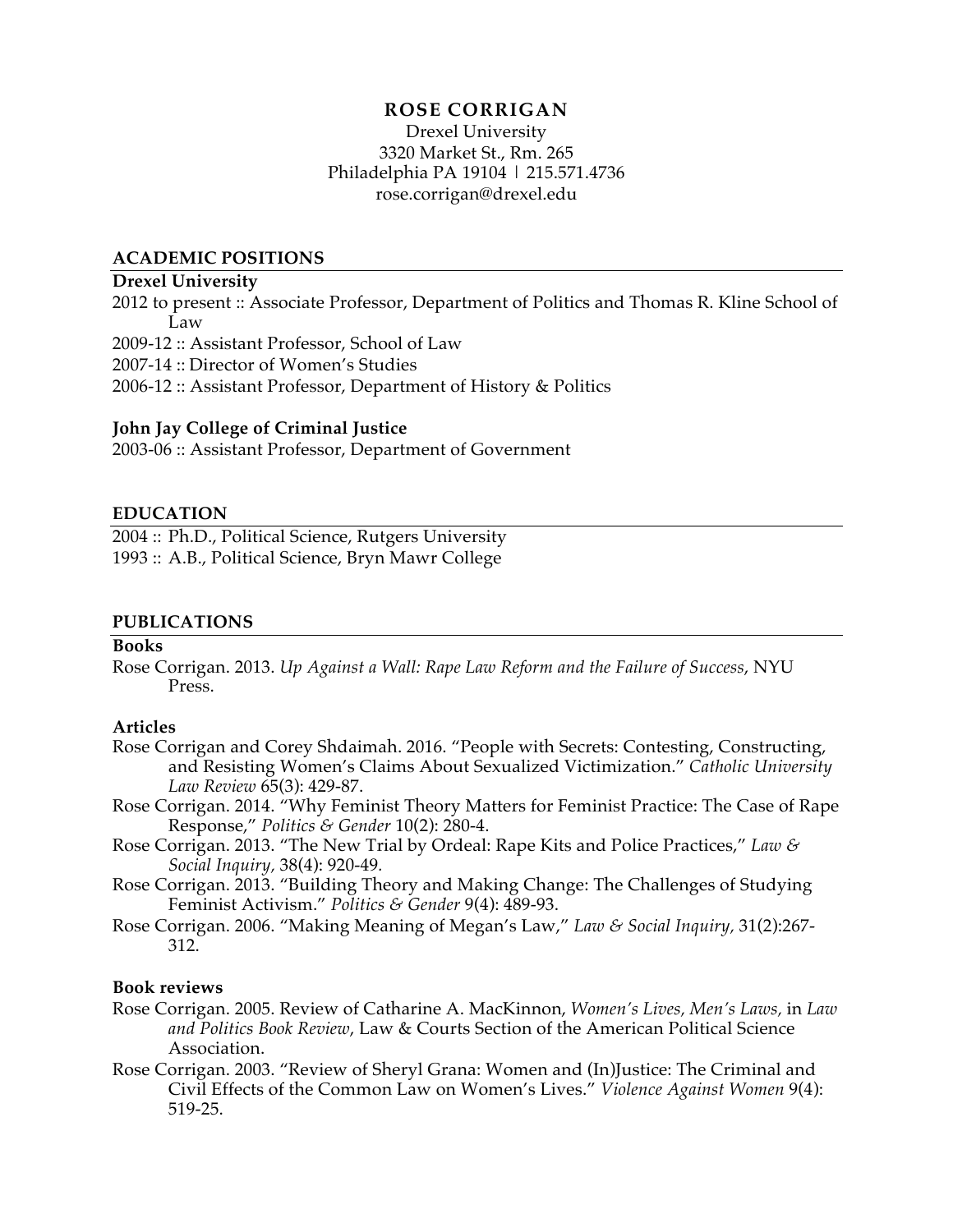# **HONORS & AWARDS**

# **Fellowships, scholarships, & grants**

- American Association of University Women Postdoctoral Research Leave Fellowship, 2005- 06, \$30,000.
- PSC-CUNY Faculty Research Award, The City University of New York, 2004 (\$4840), 2005 (\$4595).
- Roberta Sigel Dissertation Fellowship, Center for American Women & Politics, Rutgers University, 2001-02 (\$20,000).
- Fellow, Eagleton Institute of Politics, Rutgers University, 2000-01 (\$5,000).
- Excellence Fellow, Department of Political Science, Rutgers University, 1995-99  $($10,000/\text{year}).$

# **Recognition & awards**

Teaching Excellence Award, College of Arts & Sciences, Drexel University, June 2011. Women in Society Award (given by undergraduate student leaders), March 2008. Humanities Fellows Program, College of Arts & Sciences, Drexel University, 2007, 2009.

# **INVITED LECTURES**

- "Rape Complainant Credibility and the Forensic Medical Exam: Uneasy Interactions between Law and Medicine," University of California-Irvine, April 2014.
- "Looking for Cause Lawyers in the Anti-Rape Movement: Prosecutors as Agents of Social Change," University of California-Irvine Socio-Legal Studies Workshop, February 2014.
- "Up Against a Wall: Rape Reform and the Failure of Success," Syracuse University, September 2012; Ohio University, May 2012; Rutgers University, April 2013.
- "Sexual Assault, 'Science,' and the Search for Certainty: Police Use of Polygraphs and Rape Kits," presented at the seminar "Practitioner Attitudes to Rape and Sexual Assault: International Perspectives" at Glasgow Caledonian University, Scotland, October 2011.
- "Policy Responses to Sexual Violence: Implications for Victims and Advocates," presented at the South Carolina Coalition Against Domestic Violence and Sexual Assault, October 2011; the Kansas Coalition against Sexual and Domestic Violence Program Council Meeting, August 2011.
- "Feminist Research Methods: A Case Study of Public Policy & Sexual Violence," Rutgers University—Newark graduate course on Feminist Research Methods, April 2011.
- "Constructing the Body of Evidence: How Sexual Assault Forensic Exams Change Rape Case Processing," University of Delaware Research on Women Lecture Series, September 2010.
- "When is a Rapist a Sex Offender? The Perverse Consequences of Sex Offender Laws," University of Chicago Center for Gender & Sexuality conference "What's Queer About Sex Offenders?," May 2010.
- "Integrating Activism into Academic Research," Council on Anthropology & Reproduction, Annual Meeting of the American Anthropological Association, December 2009.
- "What's Wrong with Rape?," Emory Law School Feminism & Legal Theory Project Faculty Colloquium, October 2008.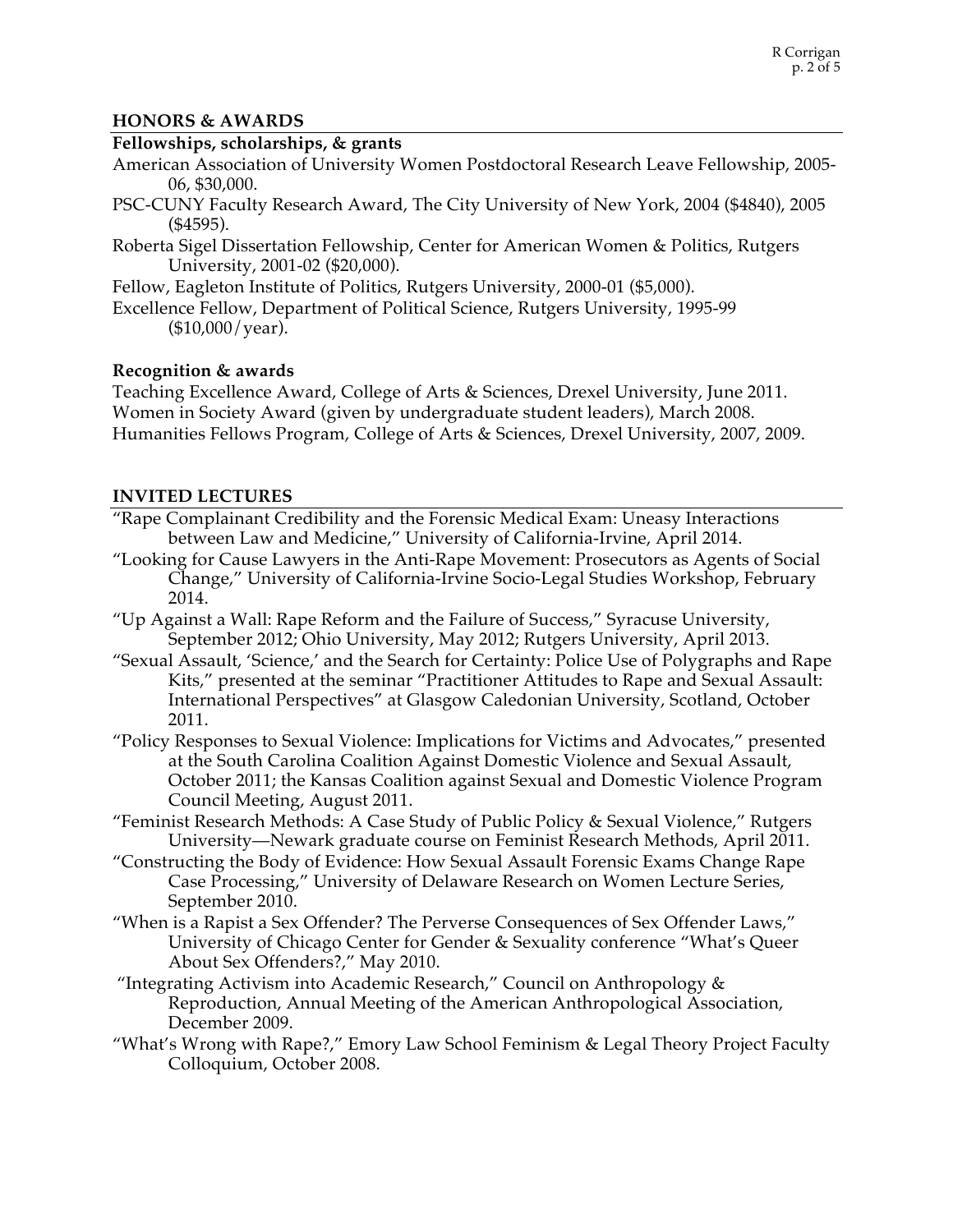- "When Rights are Wrong: Legal Struggles over Emergency Contraception," the Institute for Women's Health Leadership Moorhead-Laurencin Sex and Gender Research Forum, January 2008.
- "Talking to Strangers: What Feminists Can Learn From Megan's Law," The University of Minnesota Center for Women and Public Policy Seminar Series, April 2003.

# **SELECTED CONFERENCE PARTICIPATION**

- "Prosecutors as Cause Lawyers: Reflections from the Anti-Rape Movement," paper presented at the Annual Meeting of the Law and Society Association, June 2016.
- "Sex Crimes Prosecutors as Cause Lawyers," paper presented at the Annual Meeting of the Law and Society Association, June 2015.
- "Rehabilitating Pedophiles? Law, Science, and Contestation over the Meaning of Sexual Identity," paper presented at the Annual Meeting of the Western Political Science Association, April 2015.
- "Rehabilitating Sex Offenders? Pedophilia and the Dilemmas of Sexual Identity," paper presented at the Annual Meeting of the Society for Social Studies of Science, August 2014.
- Organizer and roundtable participant, "Speaking of Sex Offenders: Contrasting Policies, Practices, and Narratives," at the Annual Meeting of the Law & Society Association, June 2014.
- "Are Sex Crimes Prosecutors Cause Lawyers?," paper presented at the Annual Meeting of the Western Political Science Association, April 2014.
- "Do We Still Need a Women's Movement in America?" theme panel roundtable participant, Annual Meeting of the American Political Science Association, Chicago, September 2013.
- "Let's Not Panic! Progressives and the Problem of Sex Crimes Legislation," paper presented, Annual Meeting of the Law & Society Association, June 2013.
- "Putting the 'Community' Back in Community Responses to Rape," paper presented, Annual Meeting of the Law & Society Association, June 2012.
- "Fleeing from Feminism: Rape Care Advocates and the Failures of Feminist Theory," paper presented, Annual Meeting of the Western Political Science Association, March 2012; nominated for the Betty Nesvold Award (best paper on Women & Politics).
- "These are People with Secrets," co-authored with Corey Shdaimah, paper presented, Feminist Legal Theory Collaborative Research Network Conference at the Annual Meeting of the Association of American Law Schools, January 2012.
- "At Least We Got Him on the Registry: Why Prosecutors Hate Sex Offenses but Love Sex Offender Registries," paper presented, Annual Meeting of the Law & Society Association, June 2011.
- "Scholars and Skeptics: Collaborations, Conflicts, and Conundrums in Feminist Policy Interventions," roundtable participant and chair, Annual Meeting of the Law & Society Association, June 2011.
- "When is a Rapist a Sex Offender? Prosecuting Sex Crimes After Megan's Law," paper presented, Annual Meeting of the Western Political Science Association, April 2011.
- "The Local Failures of Policy Successes: The Impact of Sexual Assault Nurse Examiner Programs on Rape Case Processing," paper presented, Annual Meeting of the Law & Society Association, May 2010.
- "Translating Policy into Practice: Emergency Contraception in the Emergency Room," paper presented, Annual Meeting of the Law & Society Association, May 2009.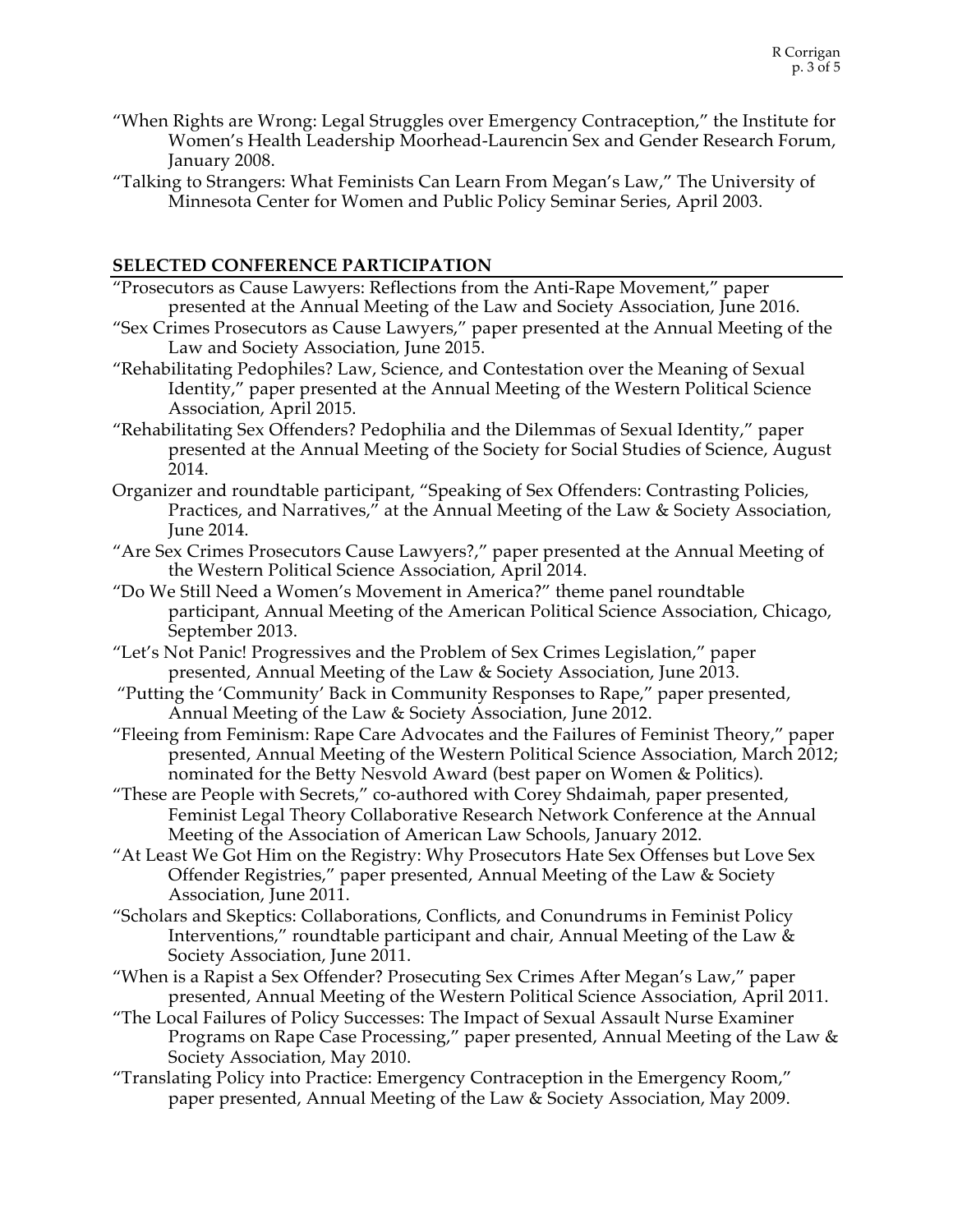- "Emergency Contraception for Rape Victims: Comparing Compliance and Explaining Implementation," paper presented, Annual Meeting of the Western Political Science Association, March 2009.
- "What's Wrong with Feminism? Learning from Rape Care Workers," paper presented, Annual Meeting of the American Politics Science Association, September 2007.
- "Why *Roe* Still Stands," roundtable participant, Annual Meeting of the American Political Science Association, September 2006.

## **SELECTED PROFESSIONAL SERVICE & MEMBERSHIPS**

- Chair & discussant, "Sex, Sexual Violence and Consent," Annual Meeting of the Law and Society Association, June 2015.
- Coordinating committee member & lead organizer, Mid-Atlantic Law & Society Association Meeting, October 2014.
- Chair & discussant, "Prostitution in Precarious Times: Socio-Legal Explorations of the Politics, Practice and Policing of Commercial Sex and Sex Trafficking," Annual Meeting of the Law and Society Association, June 2013.
- Chair & discussant, "Situating Sexual Violence," Mid-Atlantic Law & Society Association, October 2012.
- Chair, "Constructing Rape Victims and Perpetrators: Lessons from Across a Sea of Islands," Annual Meeting of the Law and Society Association, June 2012.
- Founding member, Comparative Analysis in Rape Research Network (interdisciplinary group of scholars analyzing legal and medical responses to rape in Canada, the United Kingdom, and United States), organizing conference, July 2010.
- Faculty instructor, Introduction to Empirical Research, Gittis Center for Clinical Legal Studies and the American Association of Law Schools Bellow Scholars Group, hosted by the University of Pennsylvania Law School, October 2009.
- American Political Science Association Women & Politics Section, Best Dissertation Award Committee, 2007.
- Reviewer: American Association of University Women Fellowships; *Feminist Criminology; International Review of Victimology; Justice Quarterly; Law & Social Inquiry; Law & Society Review;* National Science Foundation—Law & Social Sciences Program; *Political Research Quarterly; Signs*; *Social Movement Studies*; *The Sociological Quarterly*; University of California Press; University of Michigan Press; University of Toronto Press; *Violence Against Women*.
- Member, American Political Science Association (section memberships: Law & Courts, Women & Politics, Sexuality & Politics), Law & Society Association, Western Political Science Association.